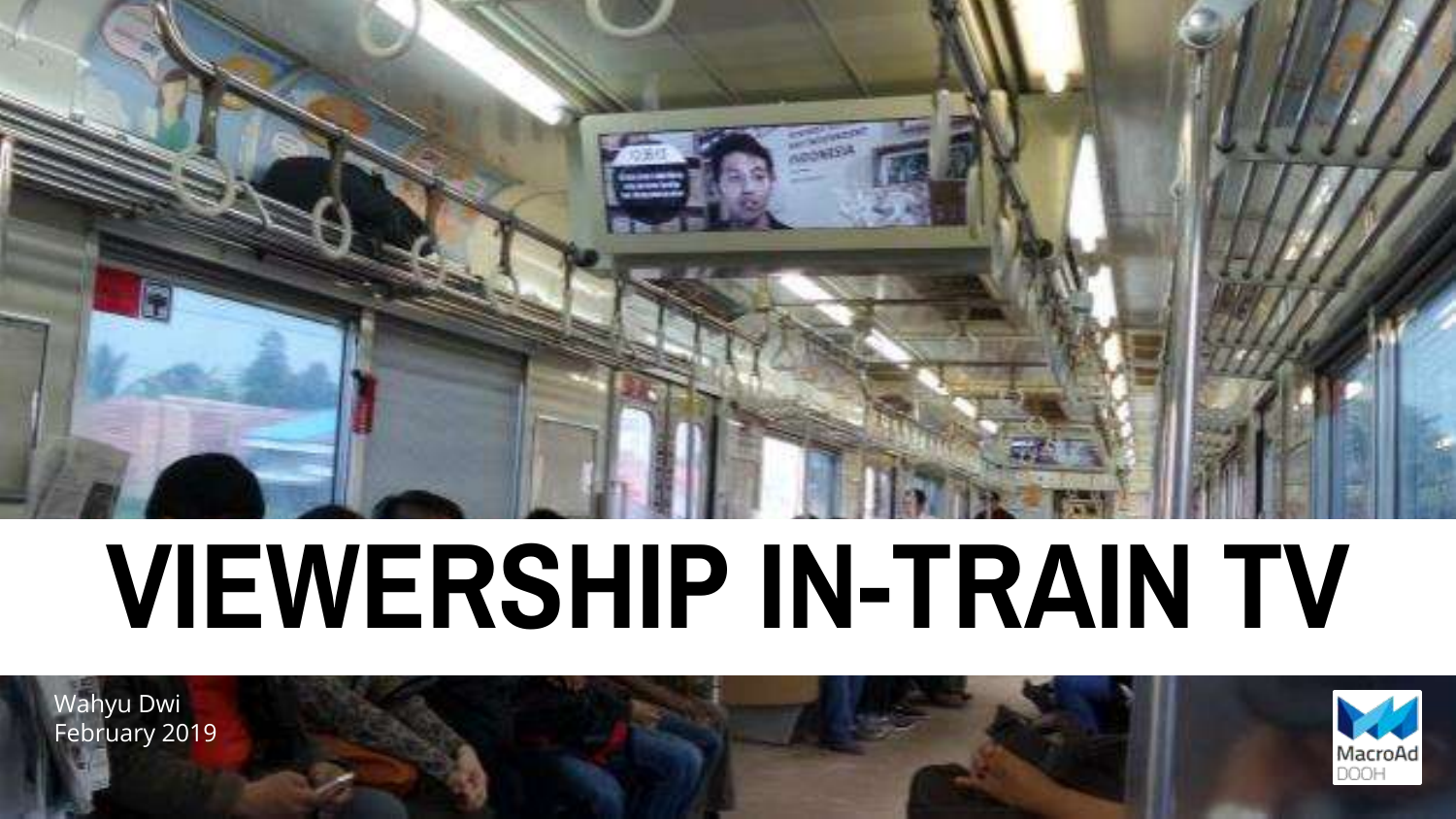# **TABLE OF CONTENT**

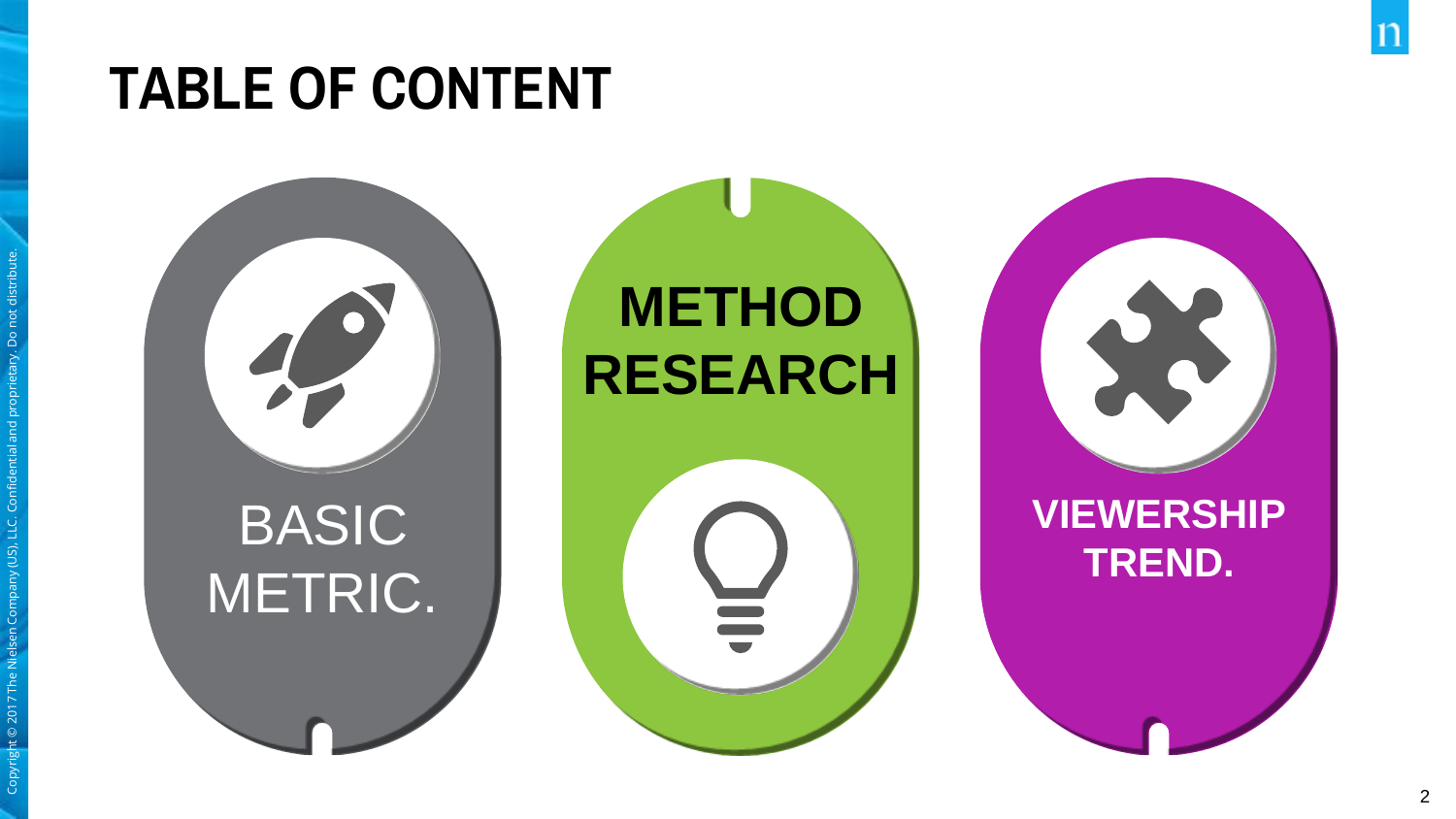# **BASIC METRIC**

 $\mathbf n$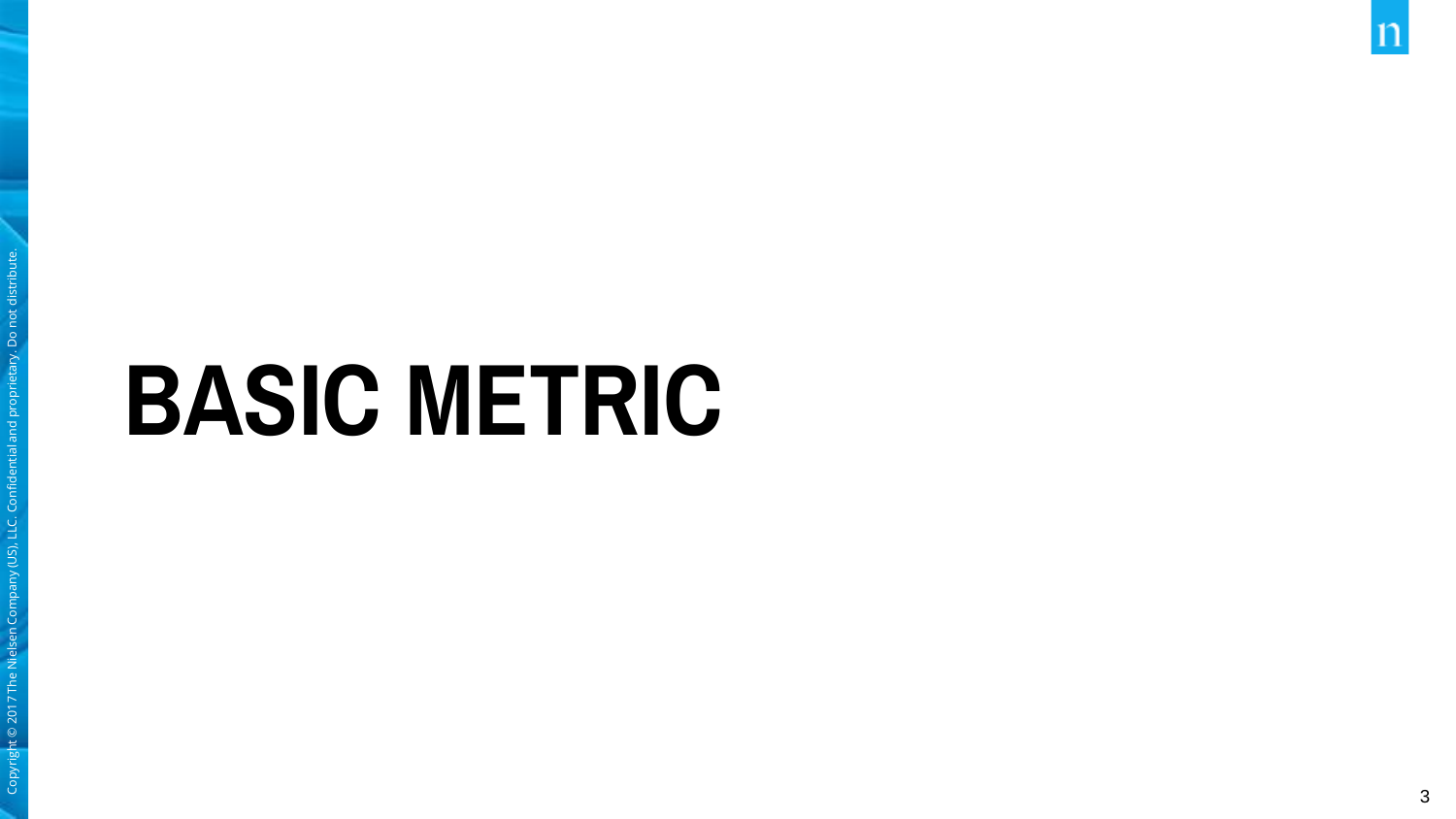# **BASIC METRIC**

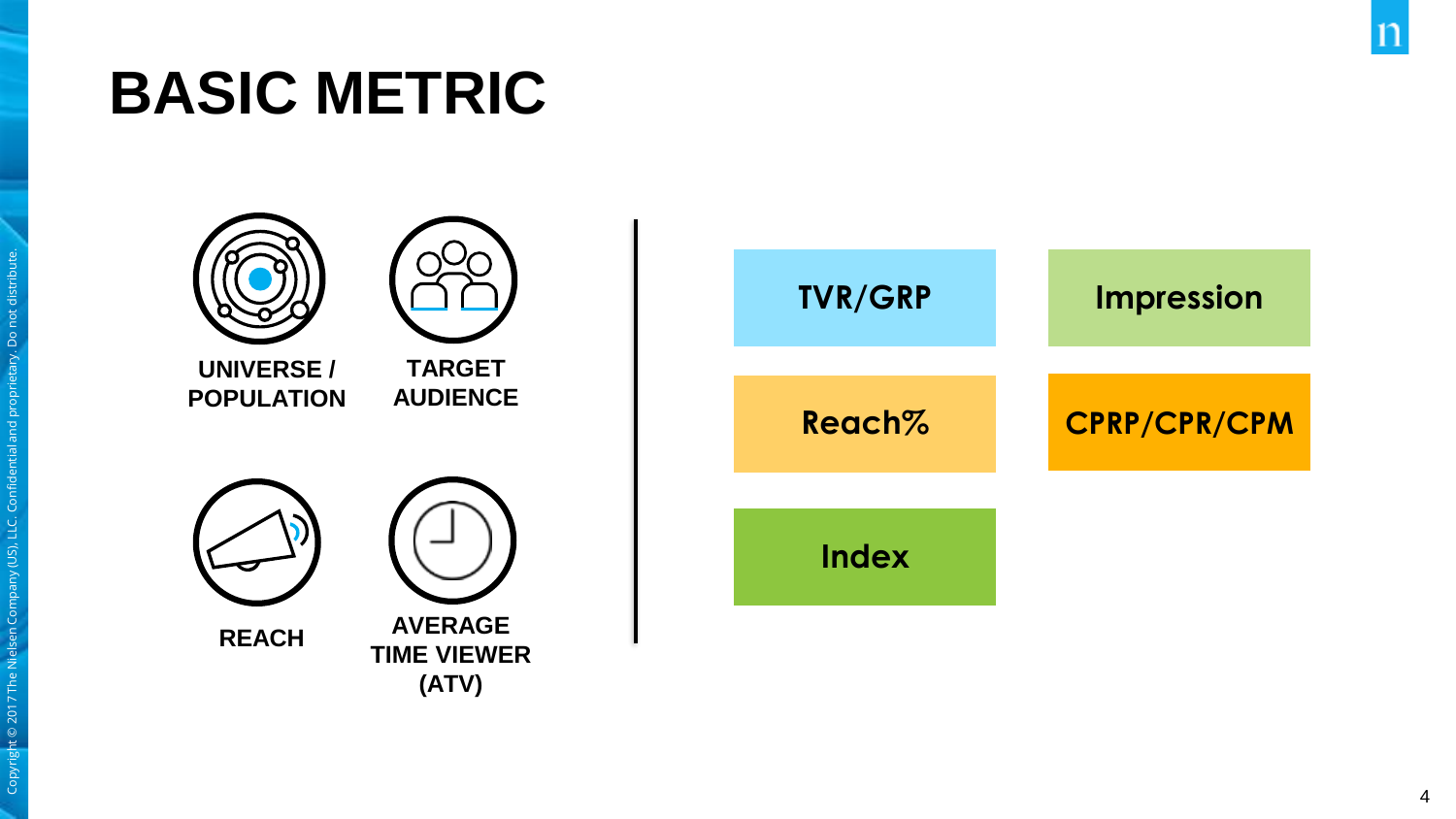# **UNIVERSE/POPULATION**



#### **Total possible audience available.**

- May be the total population of a region or a part of it depending on the target audience definition
- Gives an idea of the total available market



#### **Who do we want to communicate with.**

- Demographics
- Psychographics
- Products consumed

This can be translated into a definition which is accessible and quantifiable on the available media research tool

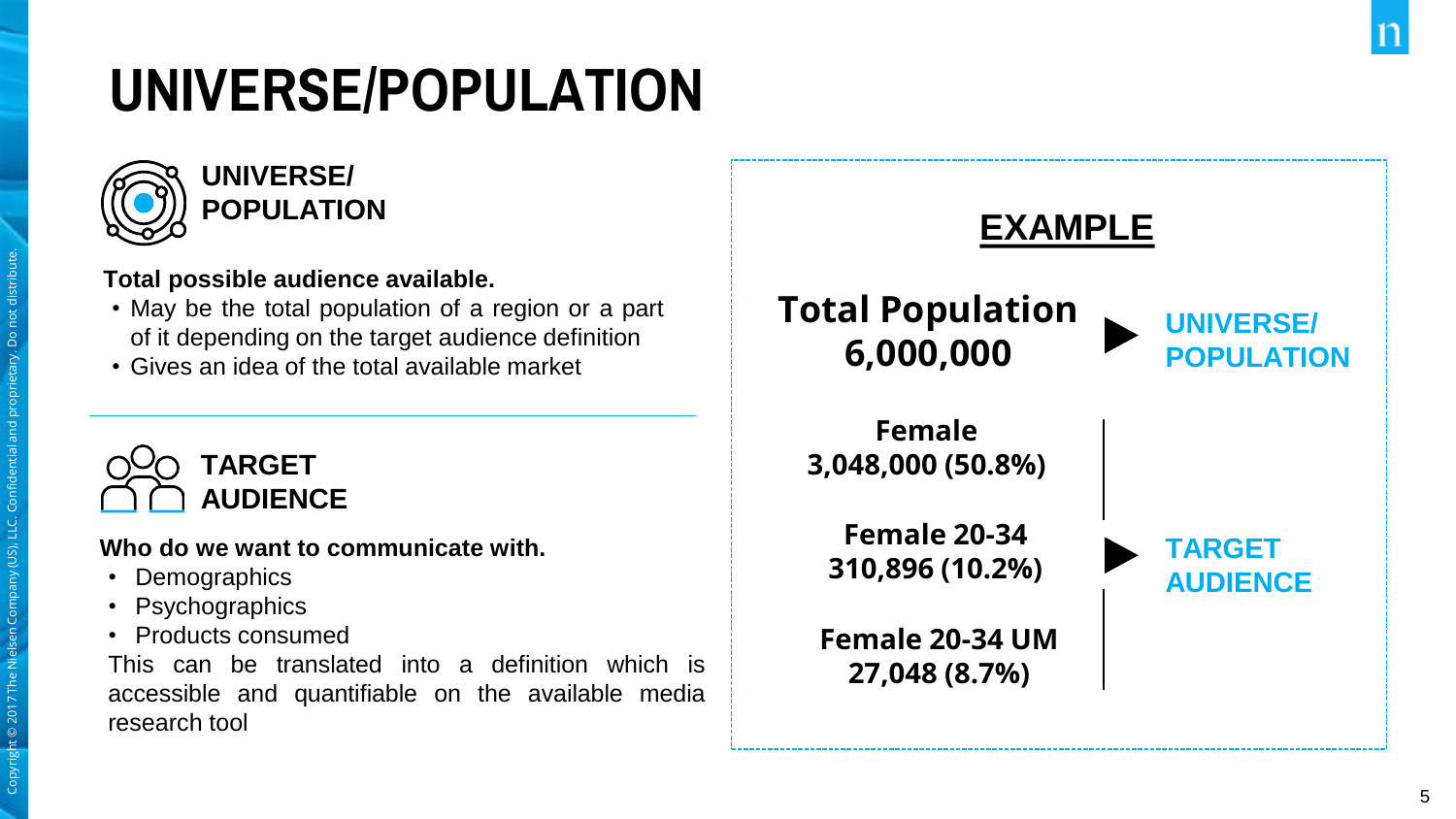# **REACH**

**Reach** : The number of **different** people (or **unique people**) from our defined target audience exposed to a specific media vehicle or schedule at least once. **Reach %** : Percentage of reach within Population of Target Audience



No of people watch Intrain TV at 10.00 – 10.05

No of people watch Intrain TV at 10.06 – 10.10

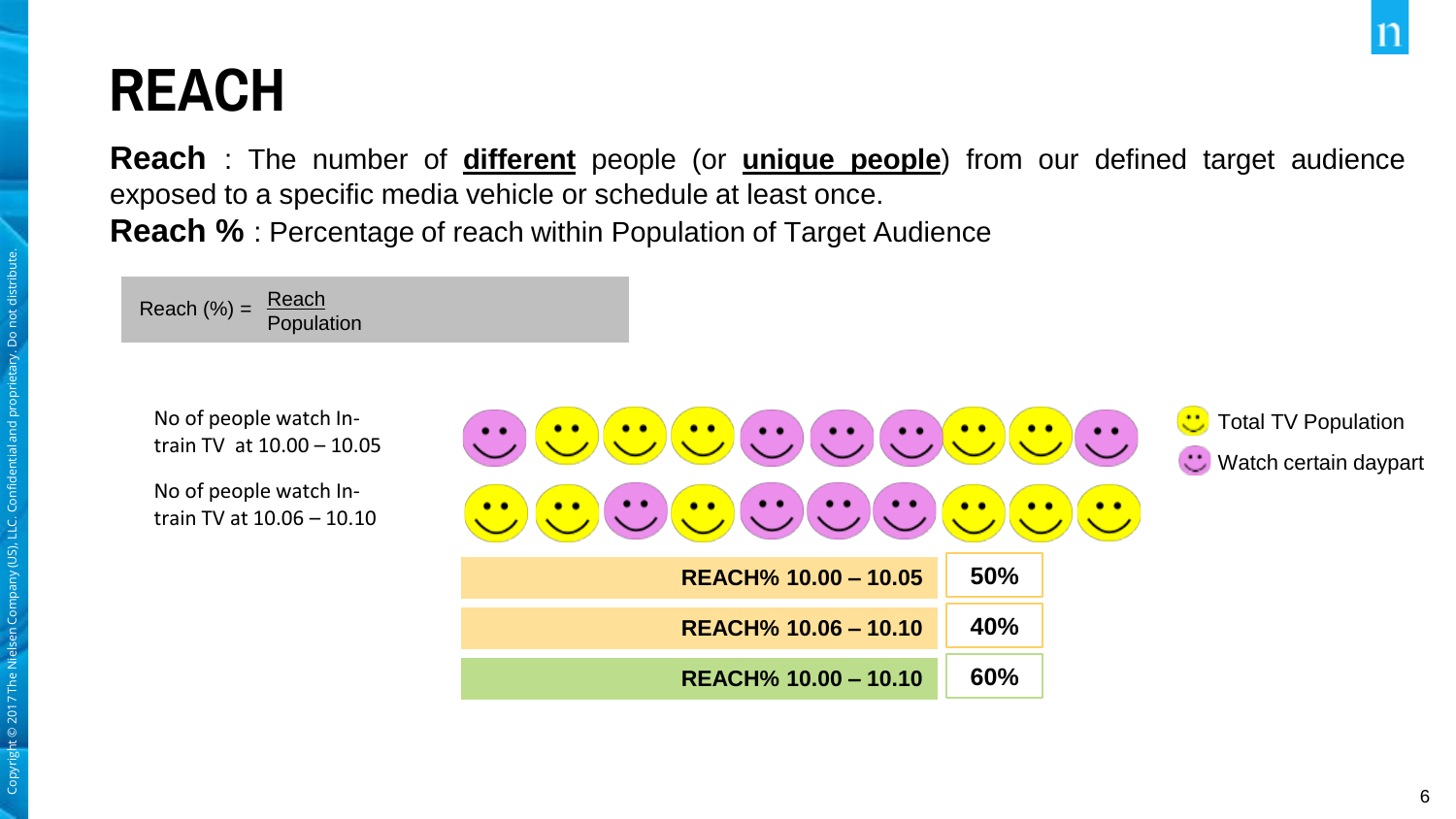# **IMPRESSION**

#### **000's**

Average number of people (can be duplicated) who exposed with in-train TV within a given period (in MacroAd study 15 minutes)

#### **000's Formula : Reach 000's x (Minute spent in the train/Total Broadcast Time – ATV)**

#### **IMPRESSION**

Total number of people (can be duplicated) who exposed with in-train TV within a given period. **Impressions help us set the context for everything that comes after**

#### **Impression Formula : 000's x Total Spot/Ads/total page load**

#### *Case : Time Spent = 18 Minute*

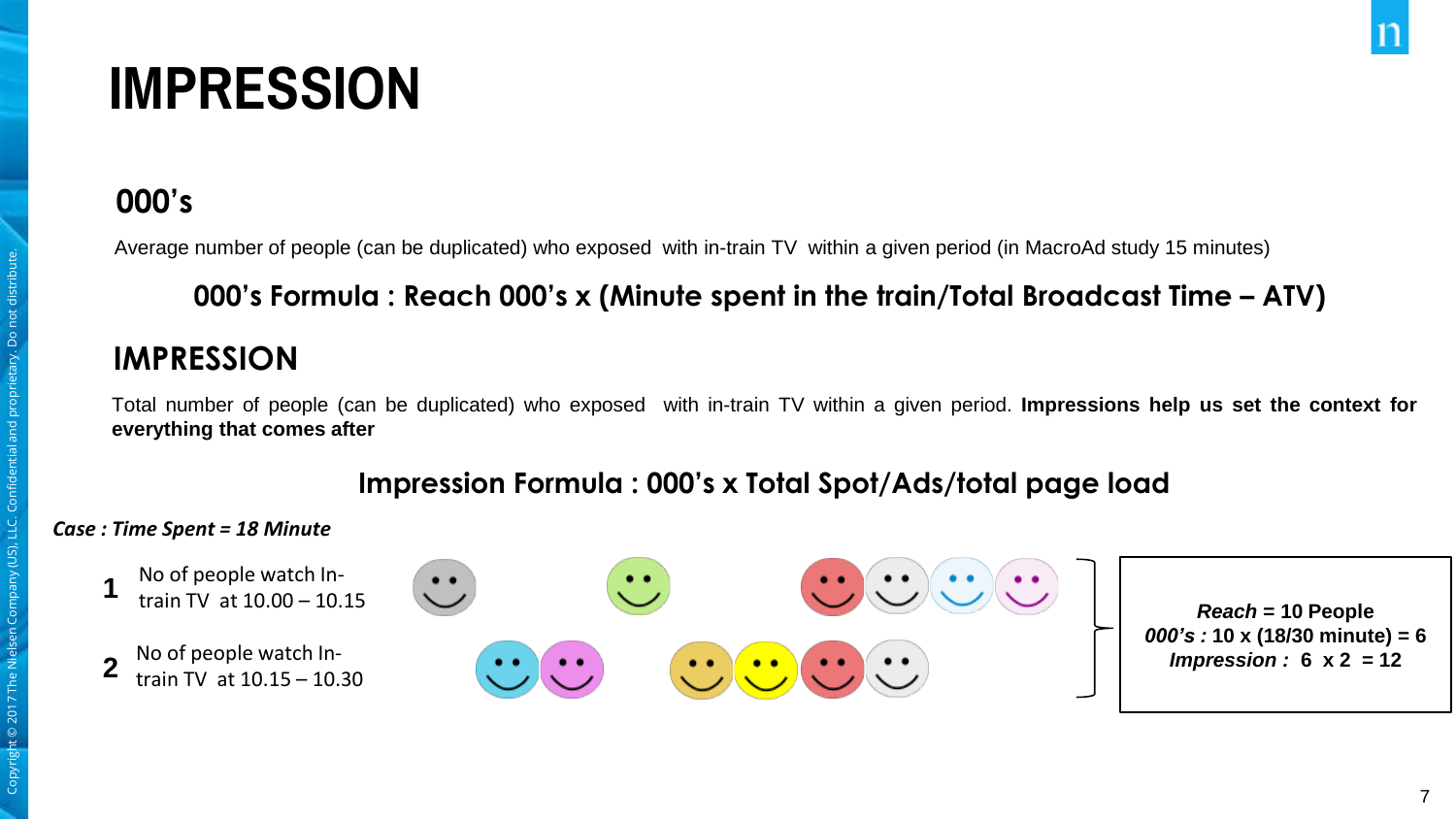# **RATING AND SHARE**

#### **TVR/GRP**

#### • **TVR – TV Ratings**

The percentage of a given population group / target audience consuming a medium at a particular moment.

> $000's$ Total Population Rating  $(\%) =$

• **GRP – Gross Rating Point** Total of TVRs

#### **SHARE**

Percentage of total TV viewing across a specified time interval of a given channel, program or others use of TV set. 000's

Total viewers Share(%) =

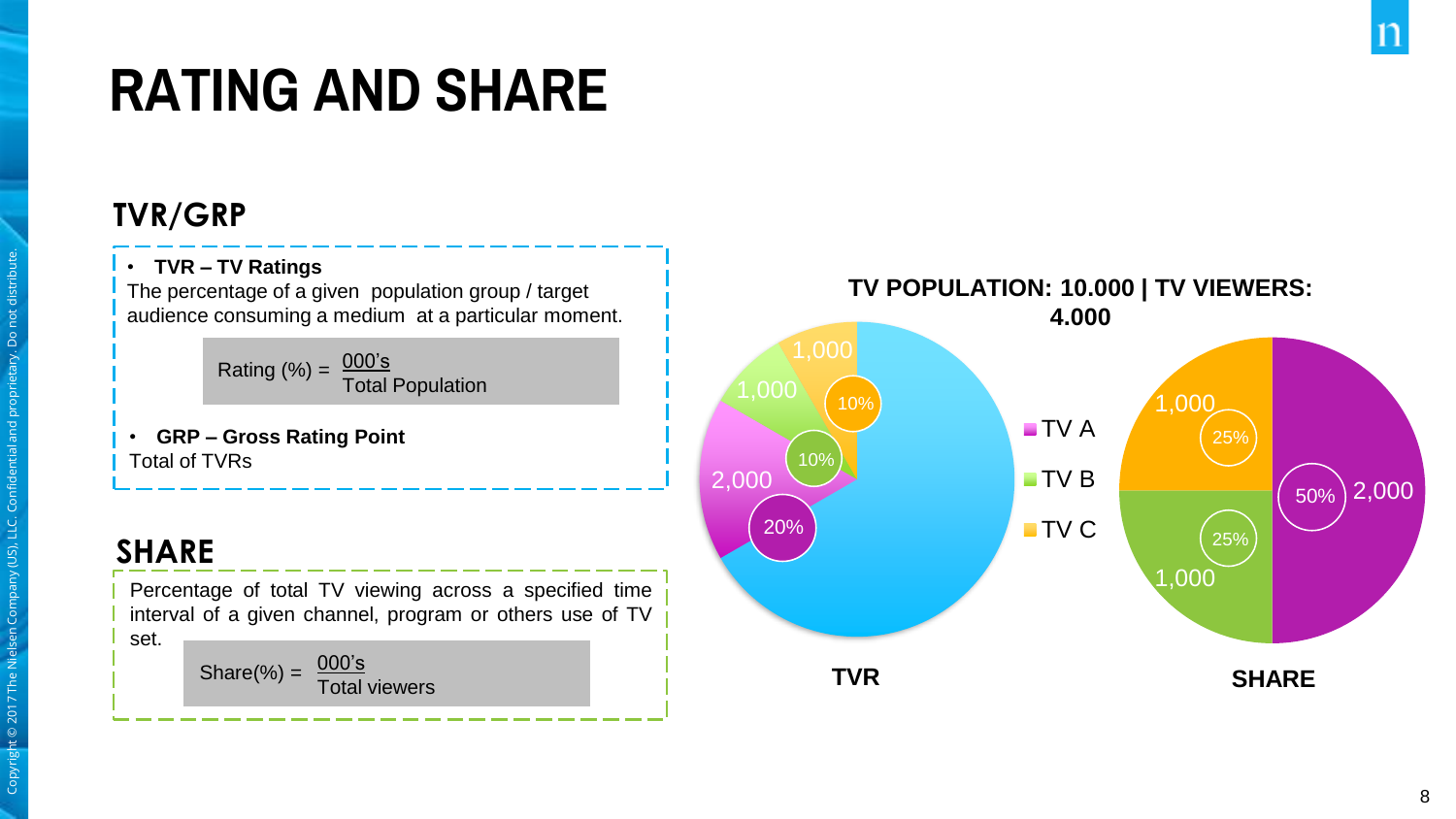# **OTHERS METRIC**

#### • **Ave.Time/Viewer**

The average minutes time spend per person in the comm. line Time Spend in the

commline  $ATV = \frac{55 \text{ mm} \cdot \text{m}}{Total Broadcasting}$ 

#### • **Index**

A conversion figure between the base audience rating and the target audience rating.

For example: An index of 126 for target audience Adults 15-34 against a base audience of 5+ means 15- 34s obtained a 26% higher rating than the base average across all 5+.

TVR target audience TVR all people 5+  $Index =$ 

#### **ATV Index CPRP/CPR/CPM**

#### • **CPRP**

Cost of reaching one percent of the market using a medium or vehicle.<br>CPRP (IDR) =  $\frac{\text{Cost}}{\text{SBS}}$ GRP

• **CPR** Cost to contact one person. Cost  $CPR$  ( $IDR$ ) = • **CPM**

## Reach 000s Cost to contact one thousand

Impression Cost Impression  $CPM (IDR) =$ 

#### **The correlation between 000s, Reach 000s and ATV%**

 $000s =$ Reach x ATV%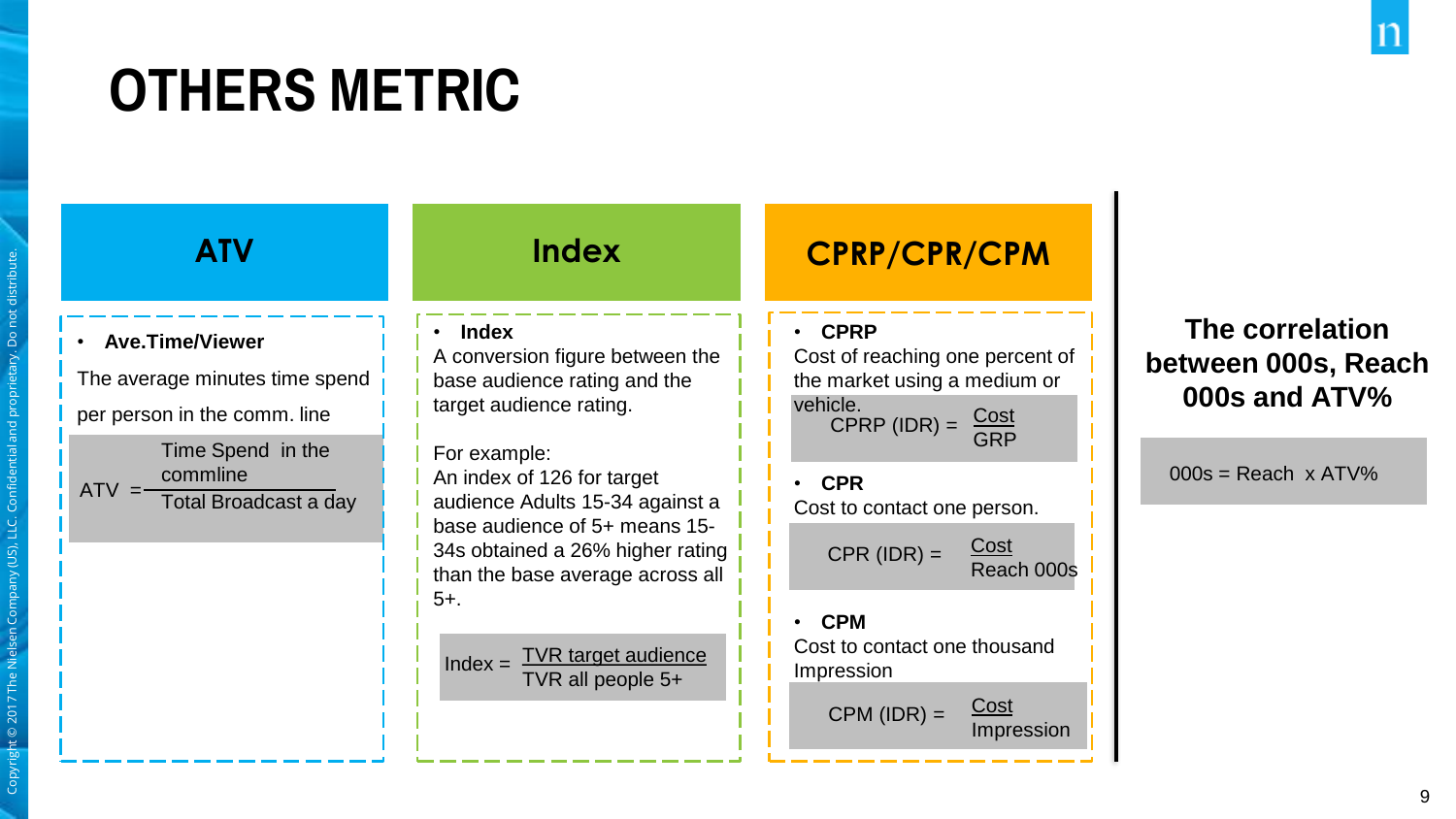# **METHODOLOGY**

 $\mathbf n$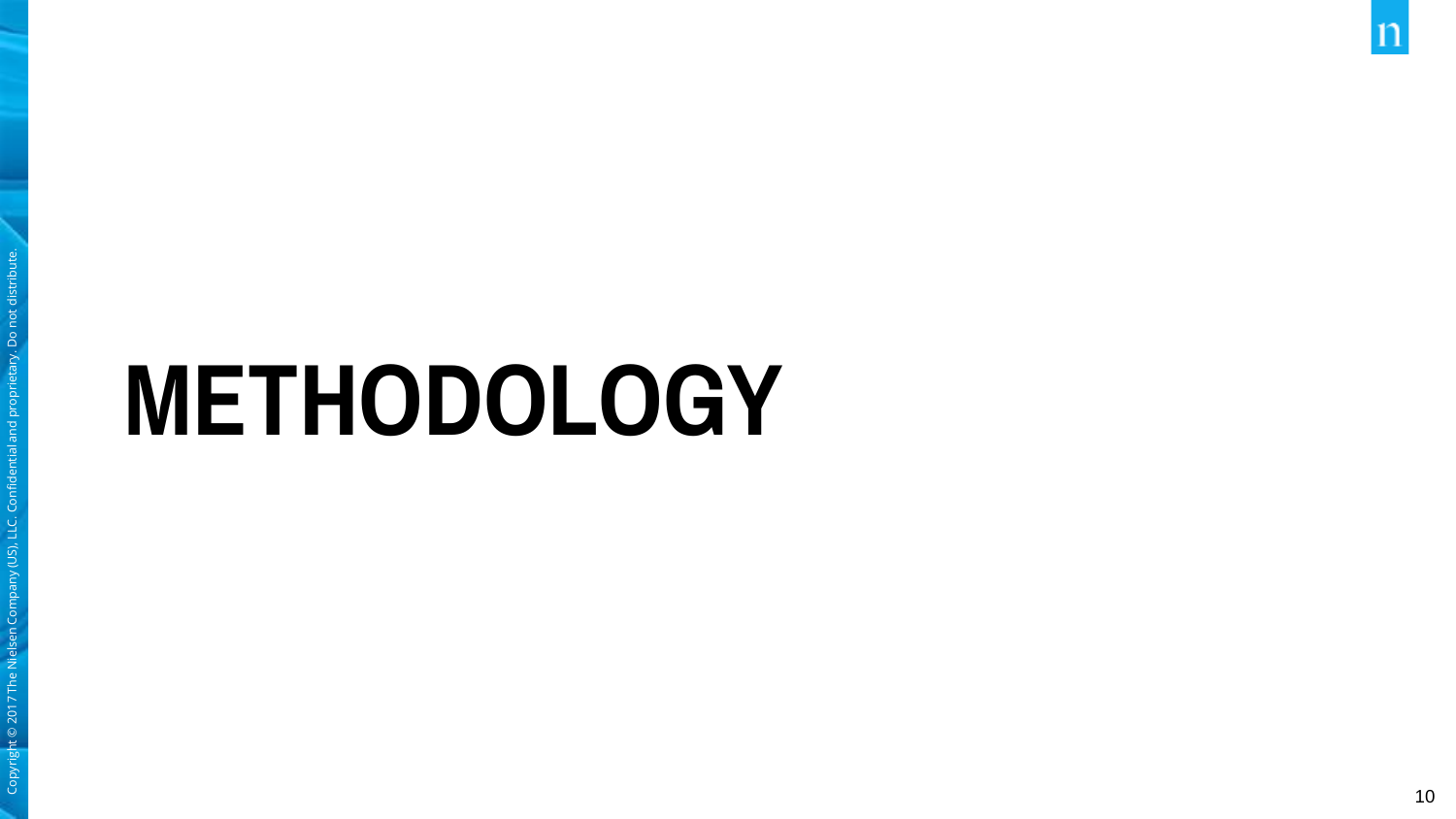# **METHODOLOGY**

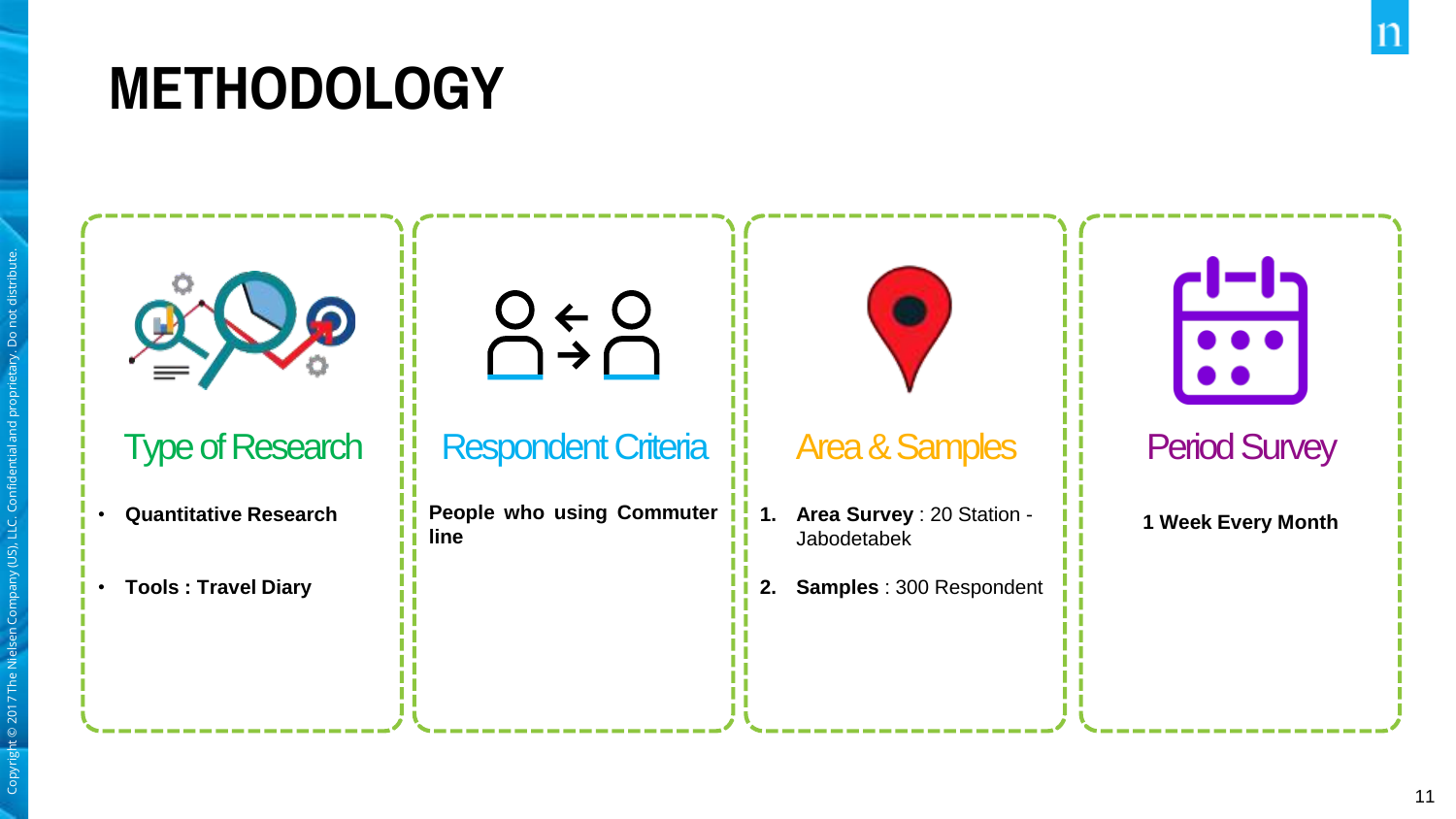# **STEP BY STEP : VIEWERSHIP MEASUREMENT**

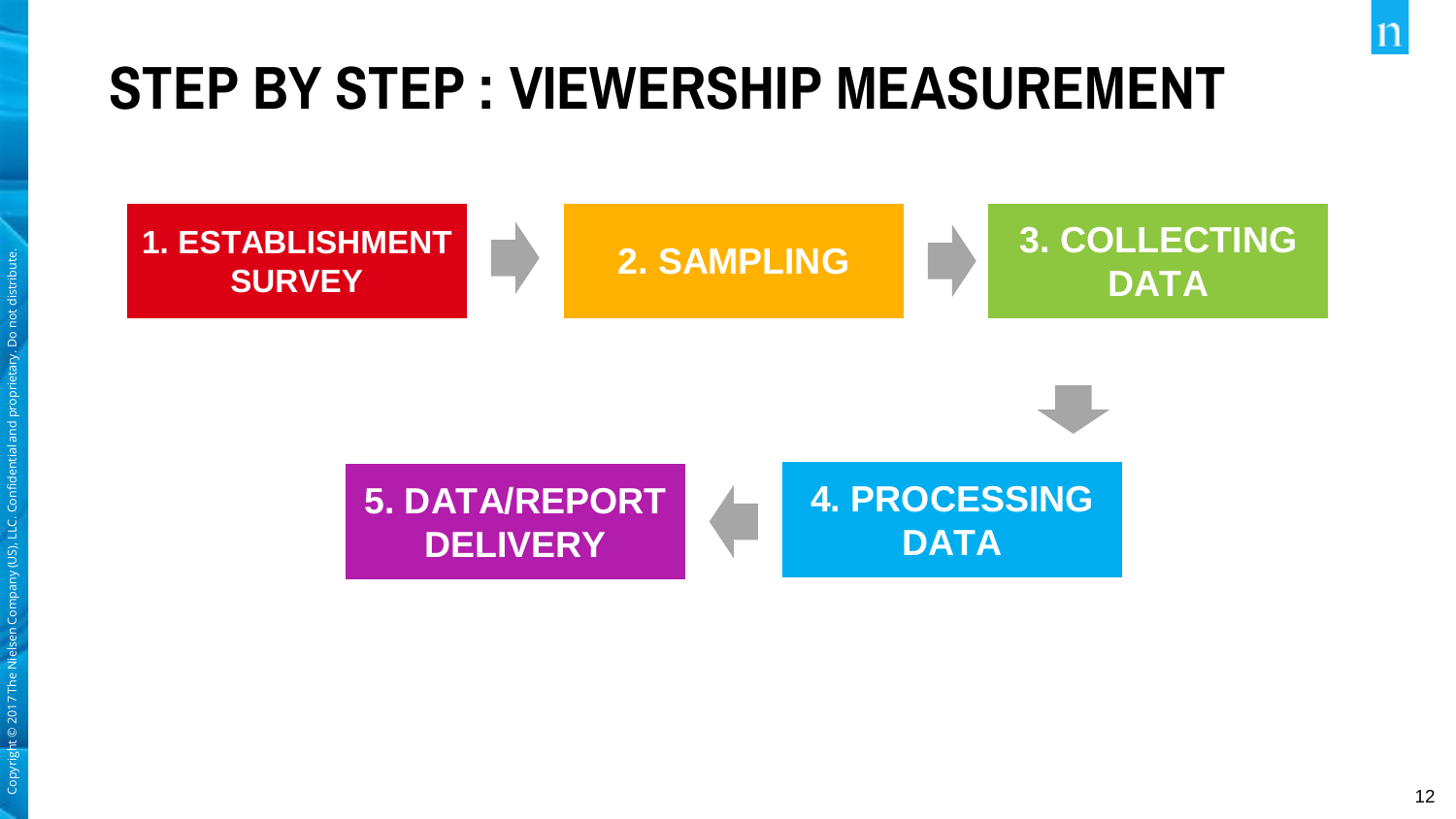# **HOW TO ESTIMATE POPULATION?**

**Trip** 

**Frequency**

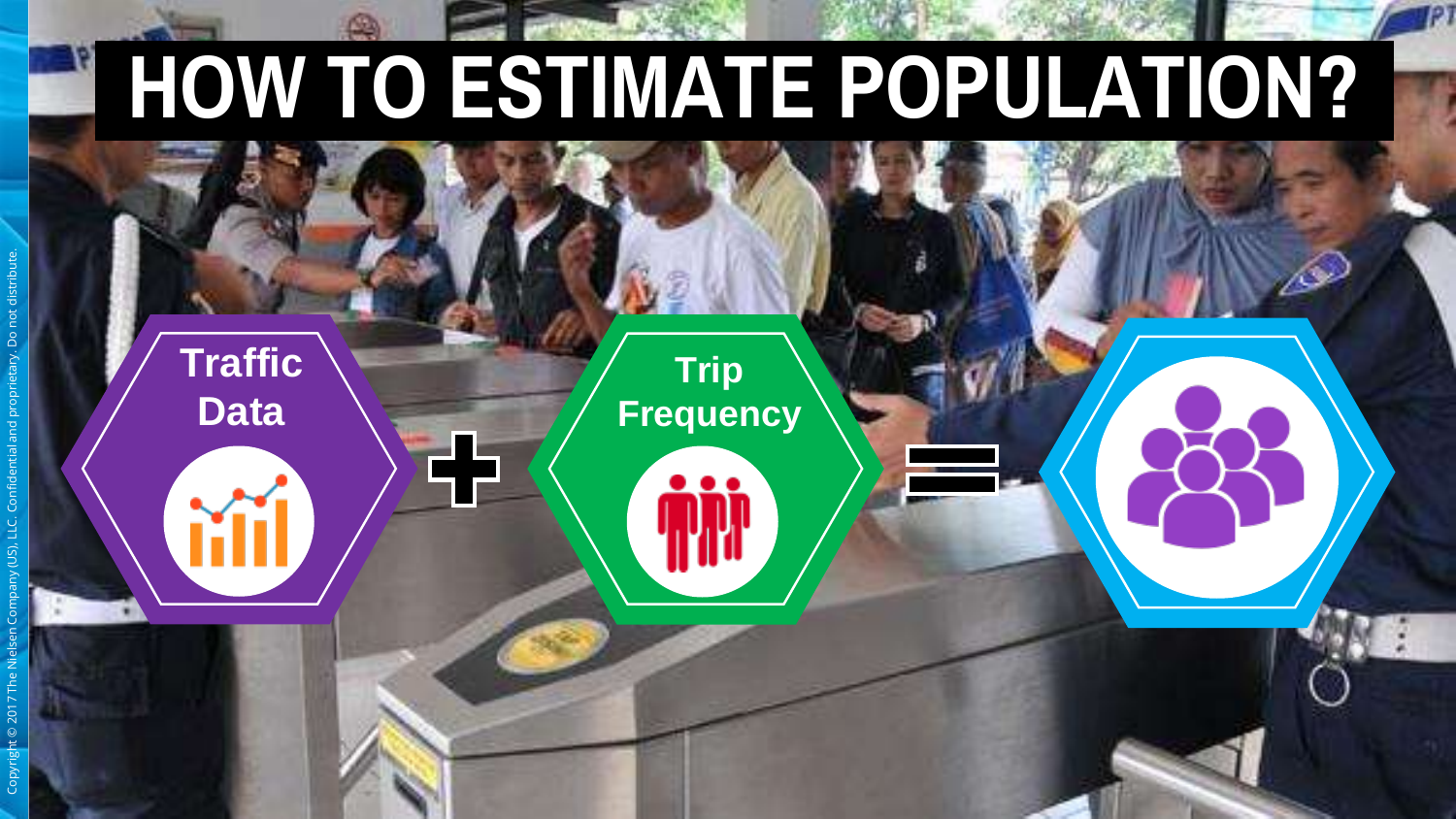# **ESTIMATE POPULATION 2019**

| <b>Population</b> |
|-------------------|
| 607,579           |
| 247,925           |
| 100,864           |
| 113,954           |
| 316,793           |
| 193,686           |
| 130,207           |
| 550,944           |
| 293,951           |
| 10,609            |
| 286,850           |
| 158,439           |
| 191,889           |
| 88,031            |
| 96,843            |
| 33,452            |
|                   |

Copyright © 2017 The Nielsen Company (US), LLC. Confidential and proprietary. Do not distribute.

Company (US), LLC. Confidential and

t © 2017 The Nielsen

Copyrigh

ary. Do not distrib





 $\mathbf n$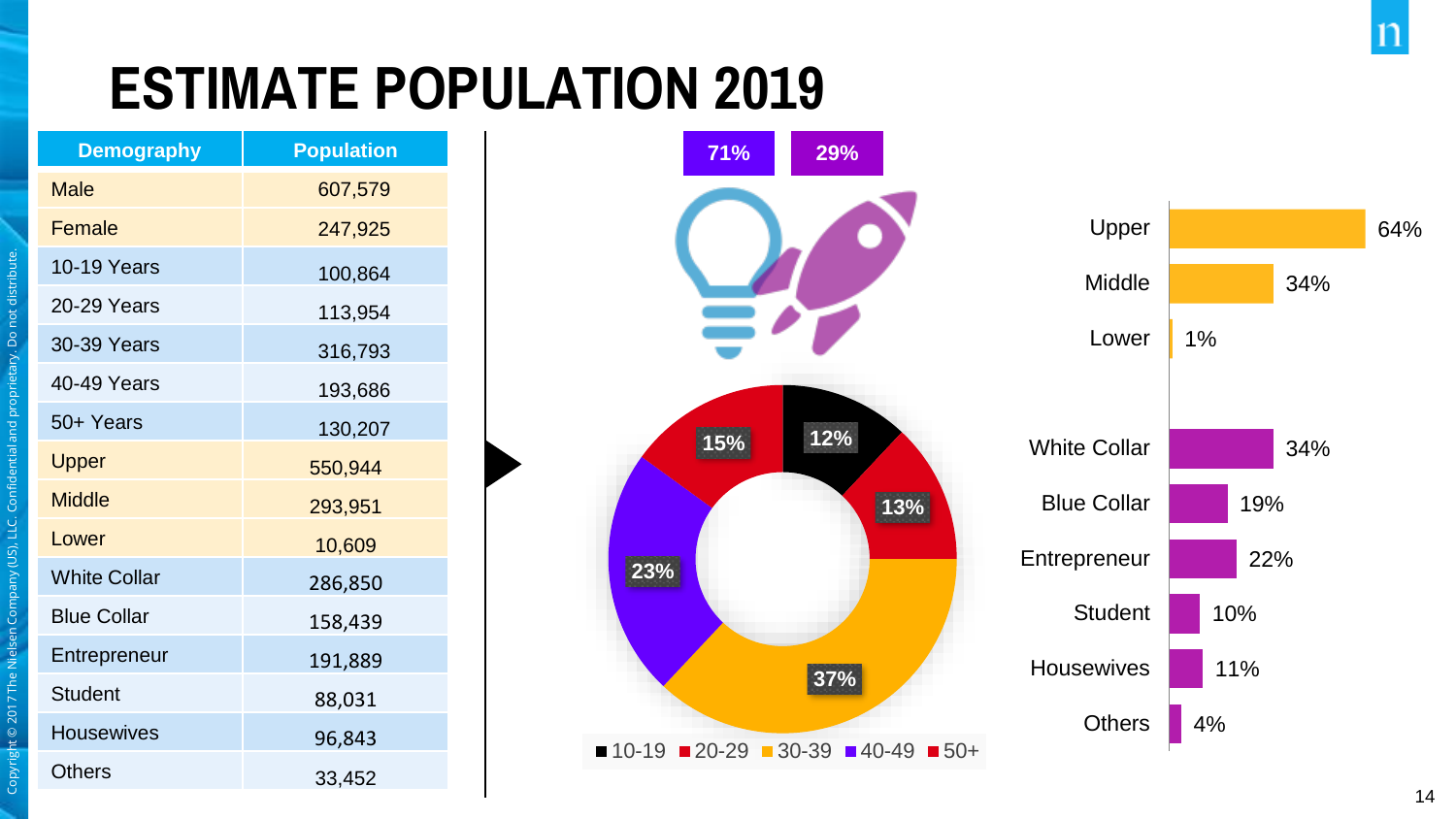# **SAMPLE DISTRIBUTION**

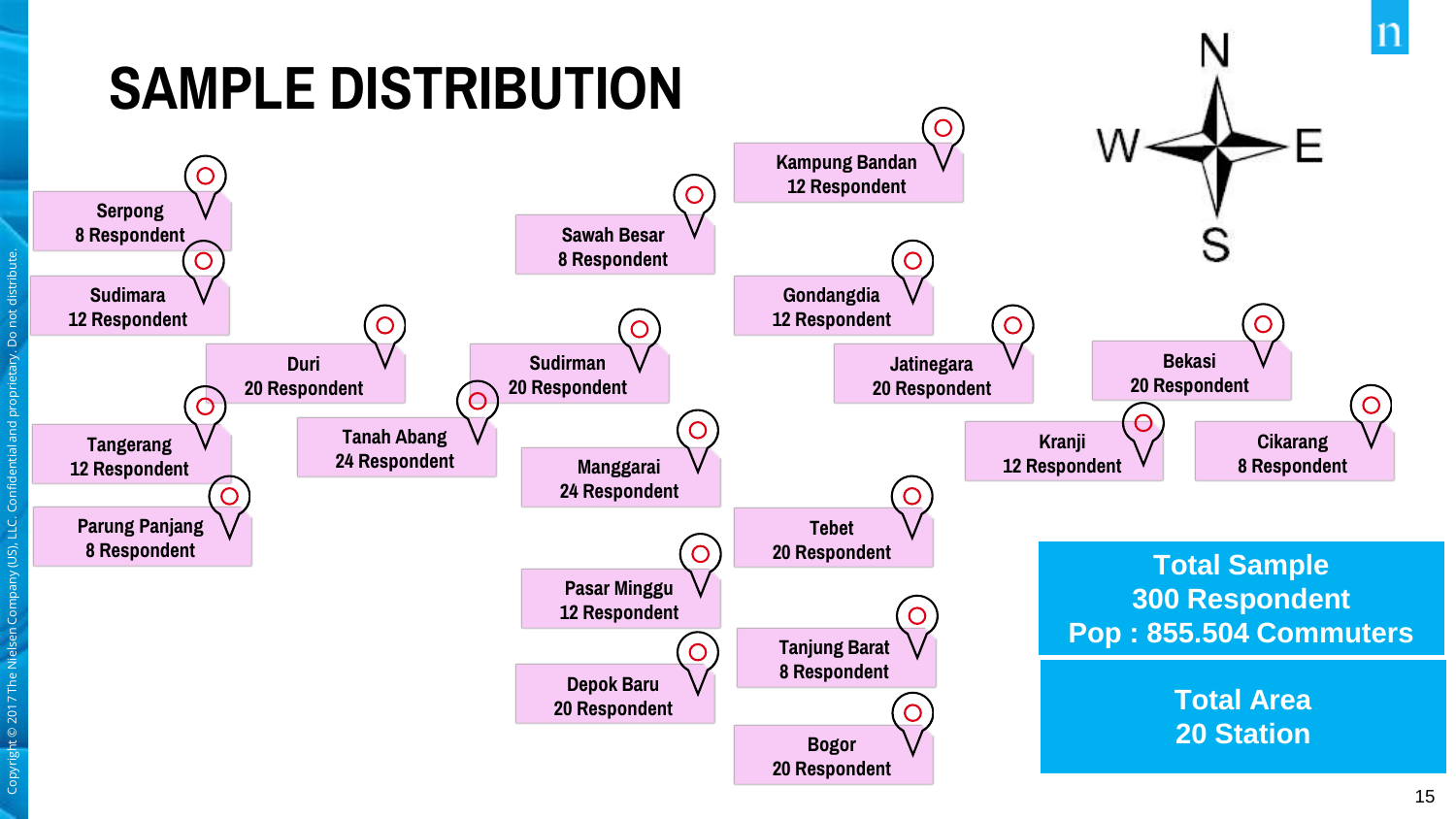## **TRAVEL DIARY**

| 早後に                                                  | NJ 22 Jd 100%  254 PM                                                                                           |  |
|------------------------------------------------------|-----------------------------------------------------------------------------------------------------------------|--|
|                                                      |                                                                                                                 |  |
| Tanggal                                              | 2019-01-13                                                                                                      |  |
| Apakah anda naik kereta<br>hari ini ?                | Ya                                                                                                              |  |
| Perjalanan ke                                        | $\mathbf{1}$                                                                                                    |  |
| Stasiun Berangkat                                    | Jam Berangkat<br>Input Jam Berangkat                                                                            |  |
| Stasiun Kedatangan                                   | Jam Kedatangan<br>Input Jam Kedatangan                                                                          |  |
| Apakah Anda Melihat Media<br>Iklan di dalam Kereta ? | Silahkan Pilih<br>Ya - Iklan Video<br>Ya - Iklan non-Video<br>Ya - Iklan Video dan non-Video<br>Tidak Ada Iklan |  |

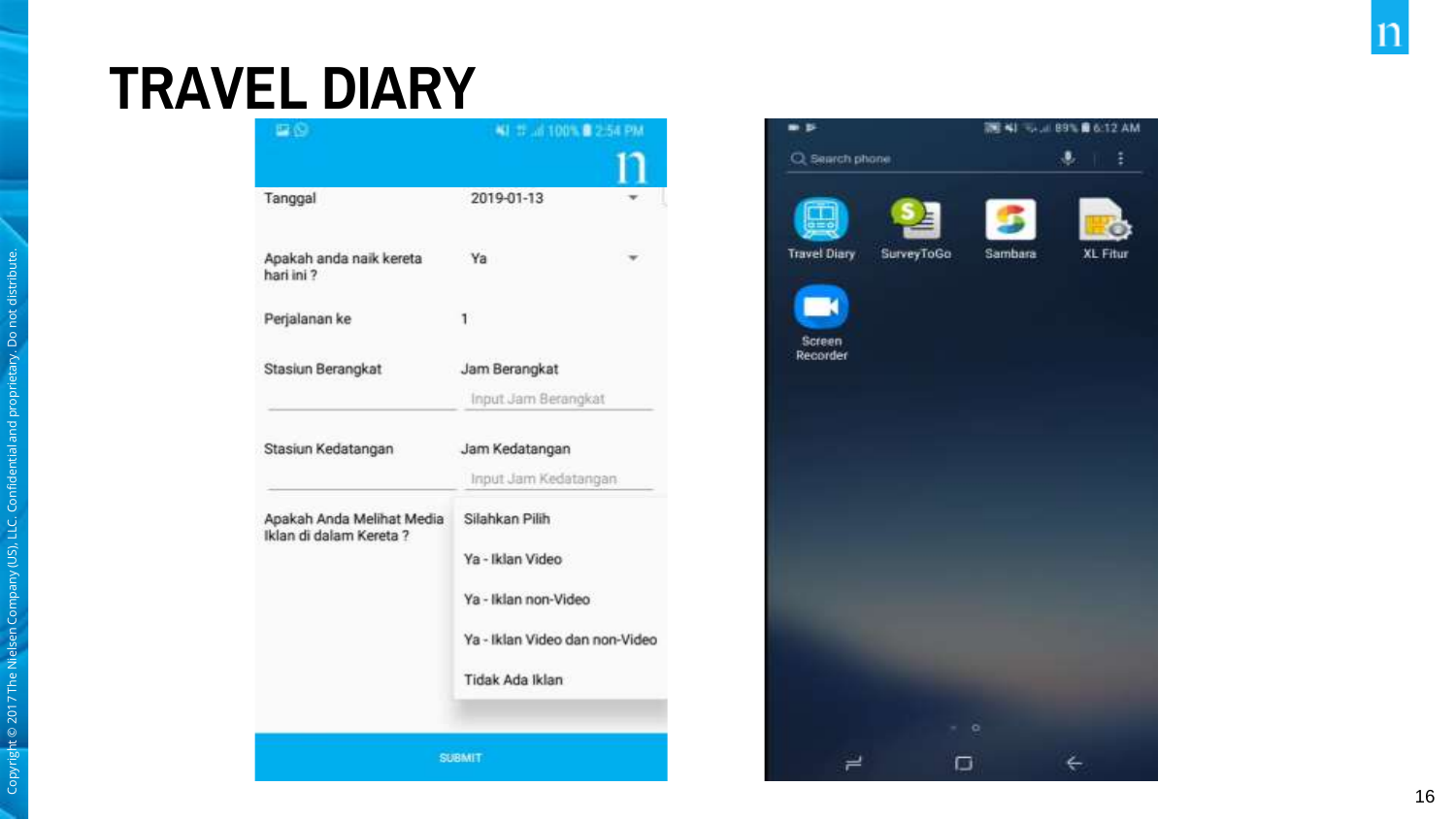# **IN -TRAIN TV VIEWERSHIP TREND**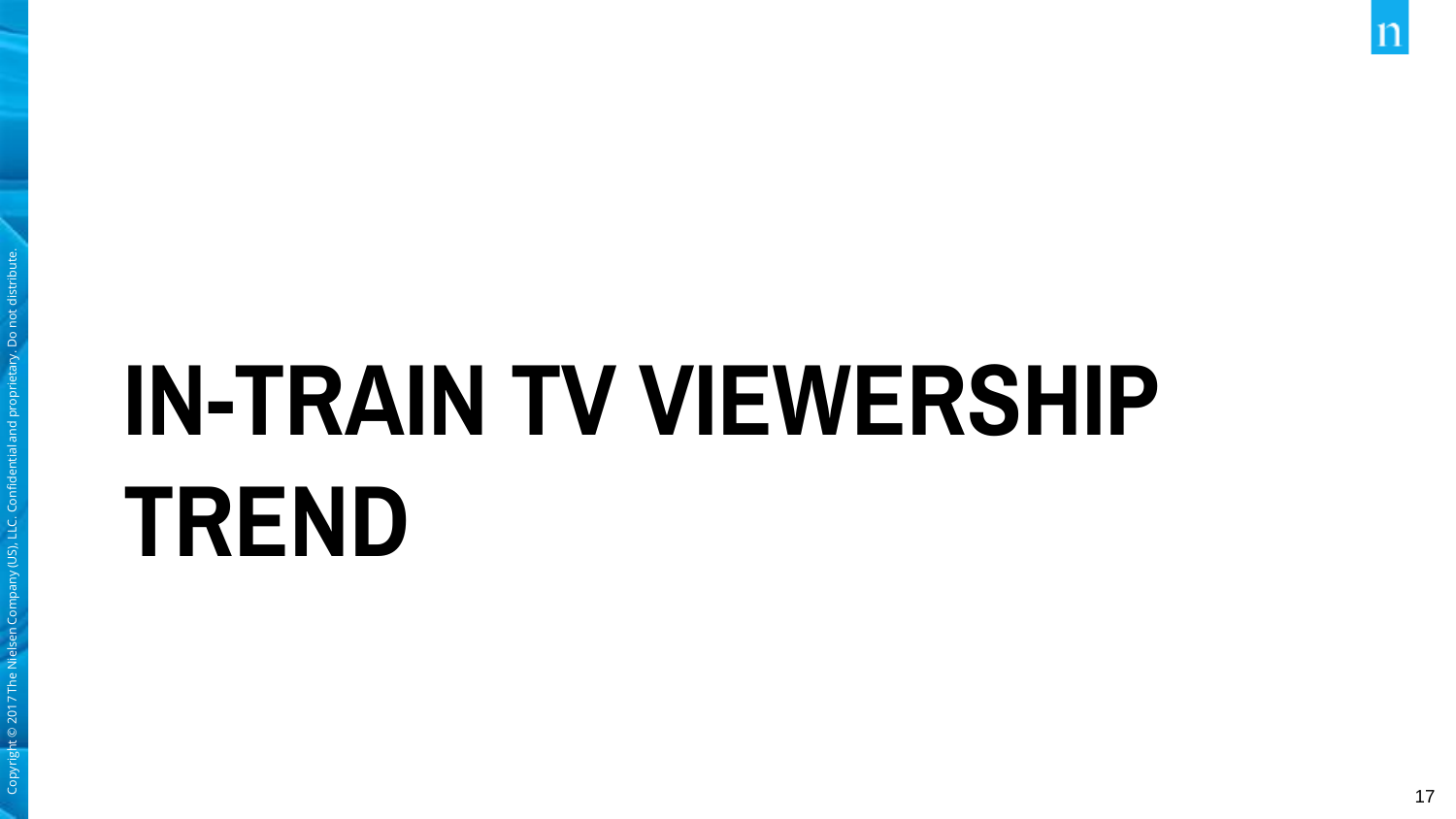# **CONSUMERS ARE MOBILE NOW**



Copyright © 2017 The Nielsen Company (US), LLC. Confidential and proprietary. Do not distribute.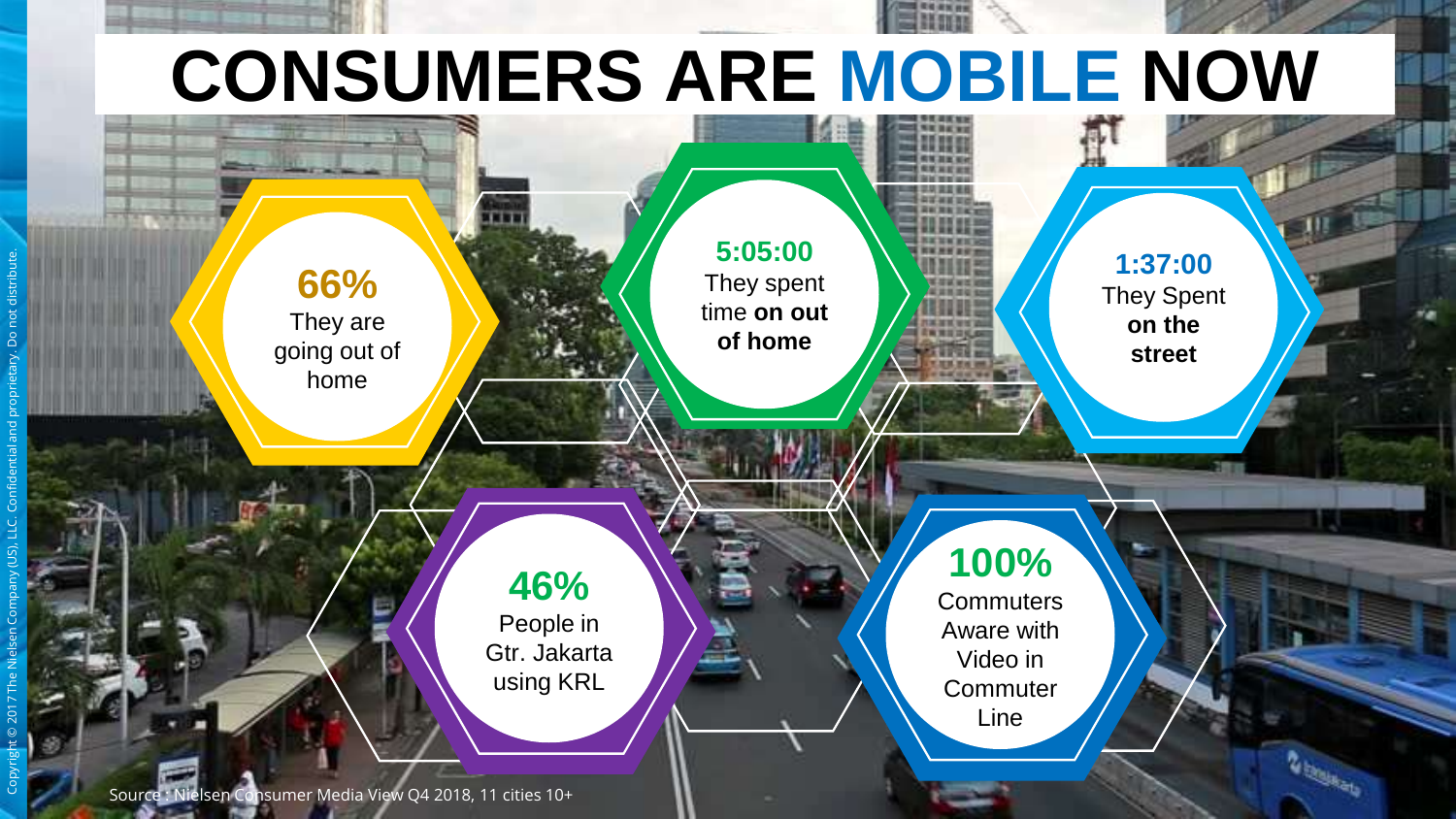# **AVERAGE 1.9% OF COMMUTERS THAT EXPOSED BY VIDEO ADS KRL IN NOVEMBER**

They spent almost 3 hours per day in the KRL with the video ads



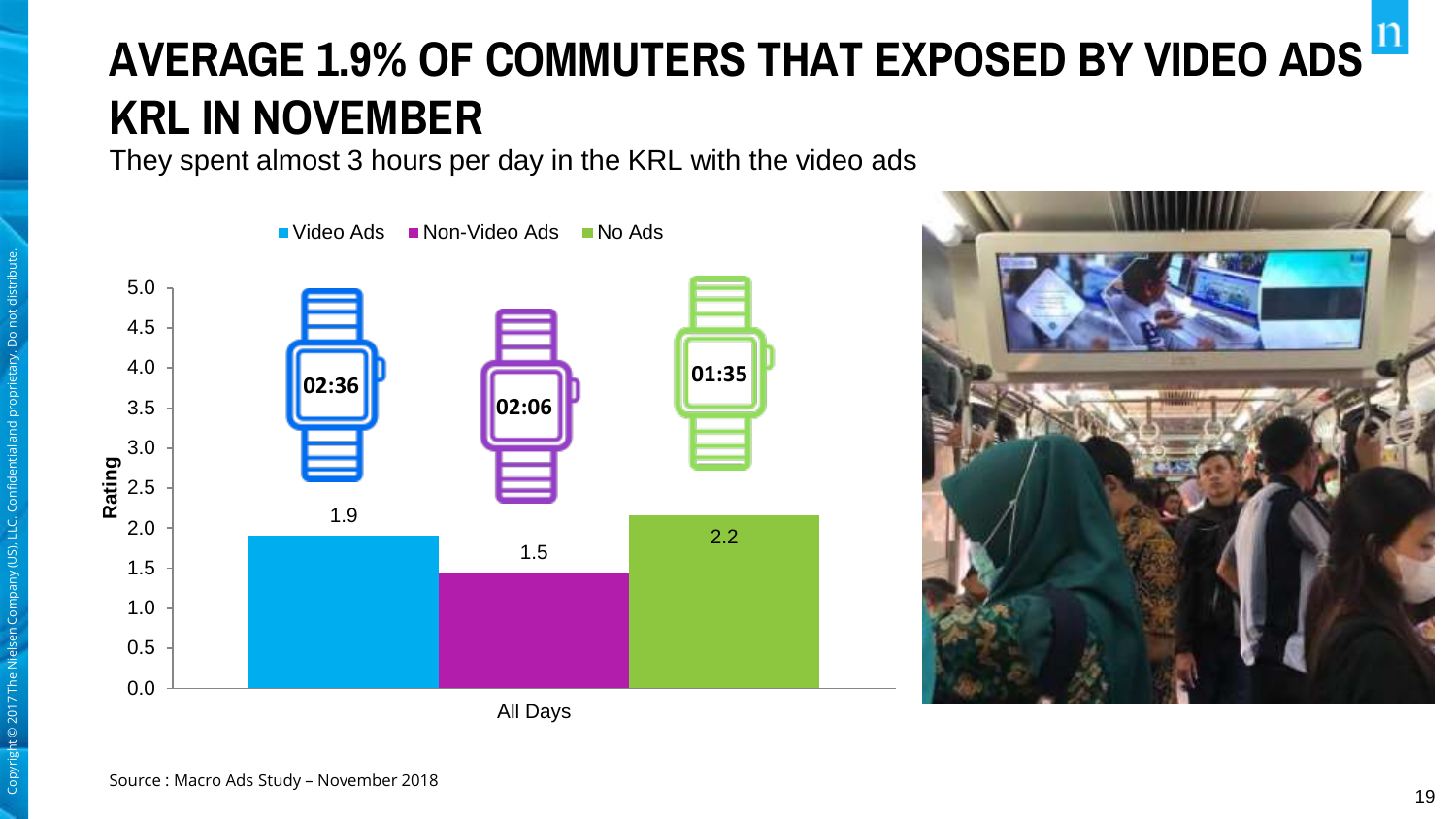## **PERFORMANCE VIDEO ADS IS STABLE EXCEPT SUNDAY**

But, time spent on Sunday is longer

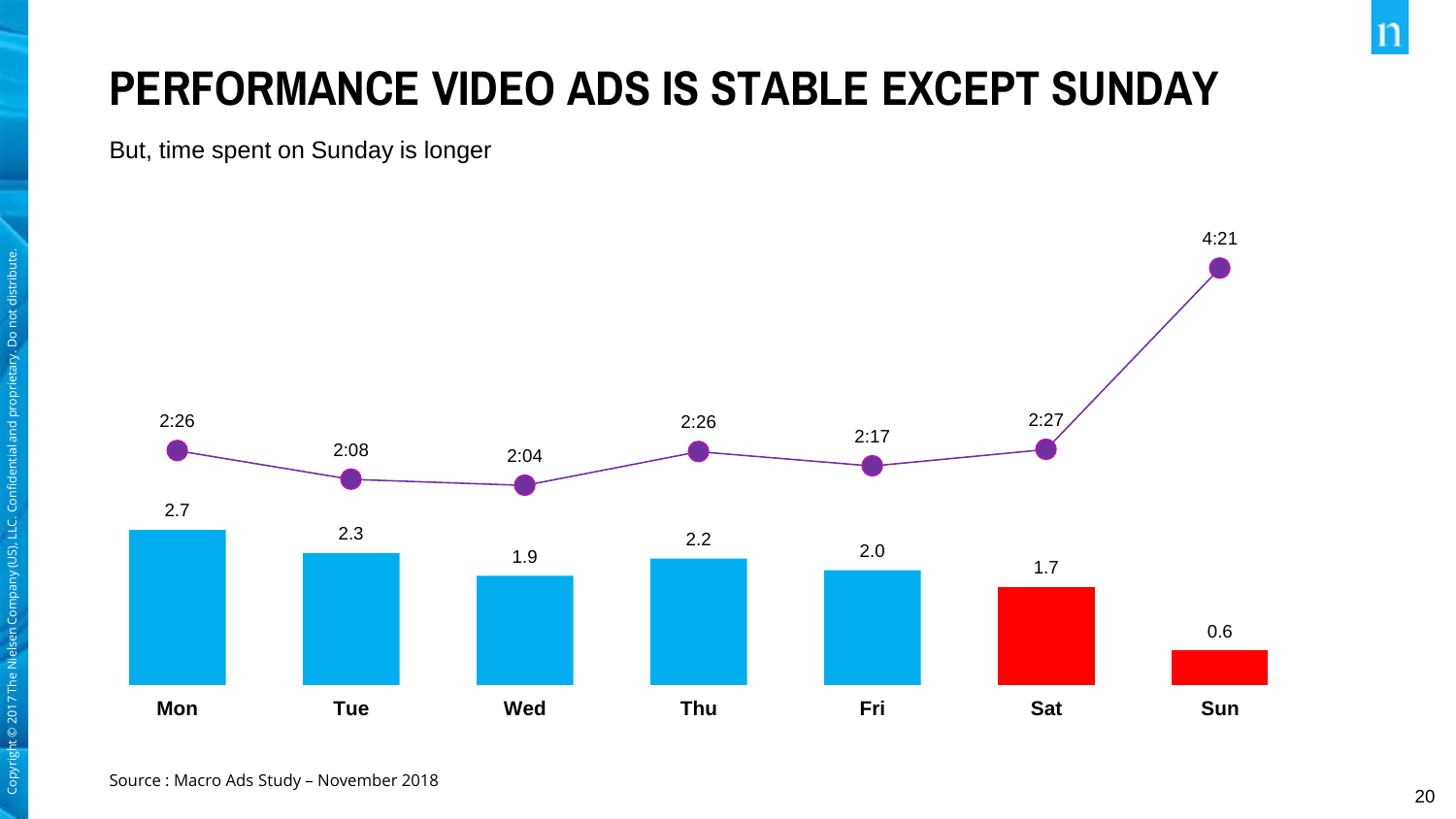## **IN-TRAIN TV HAS 2 PEAK HOURS IN WEEKDAYS AND 1 PEAK HOUR IN WEEKEND**



 $\mathsf{n}$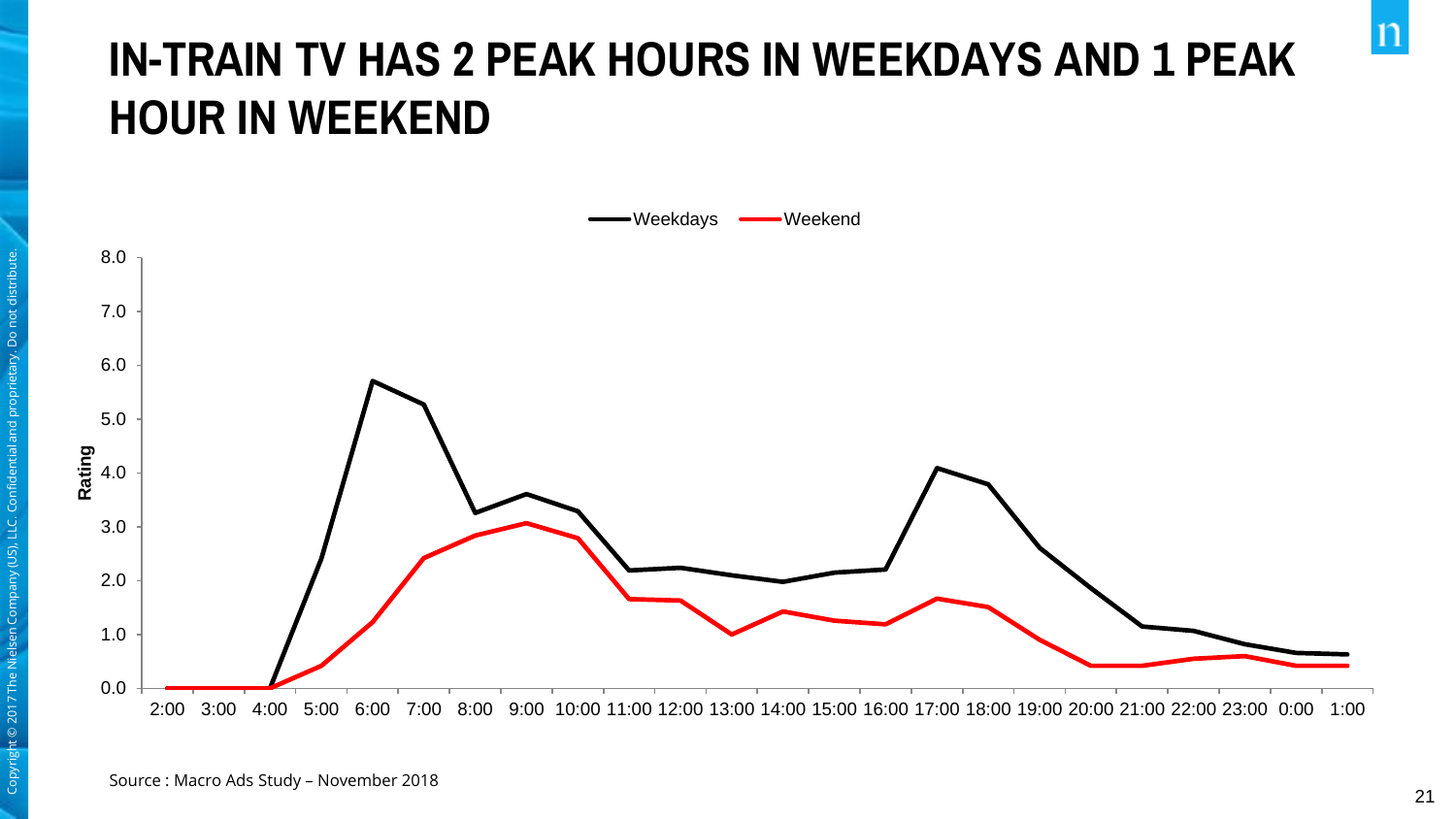# **AVERAGE 2.0% OF COMMUTERS THAT EXPOSED BY VIDEO ADS KRL IN DECEMBER**



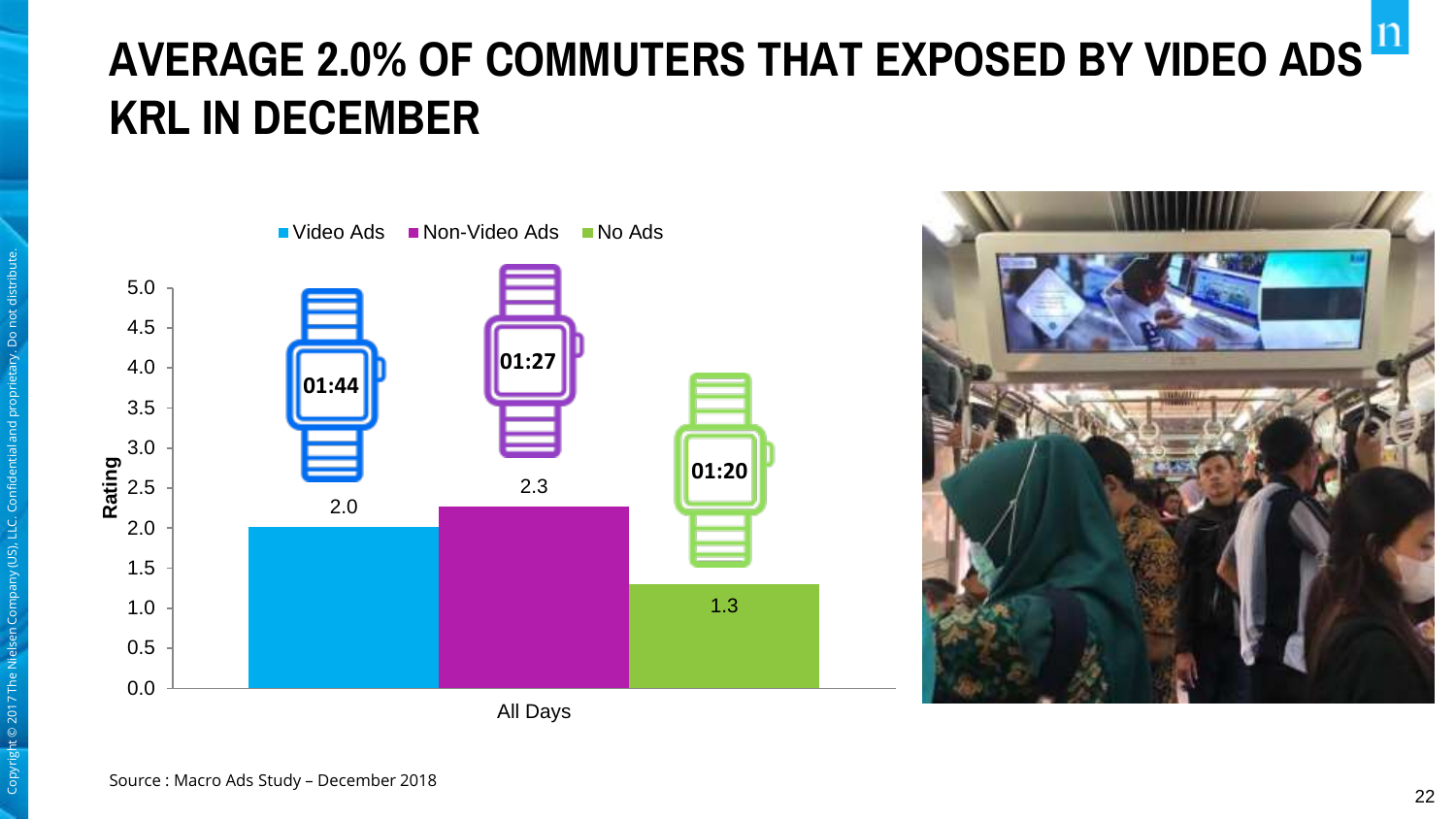### **VIEWERSHIP VIDEO ADS IN DECEMBER IS STABLE**

But, average time spent in December slightly decrease



23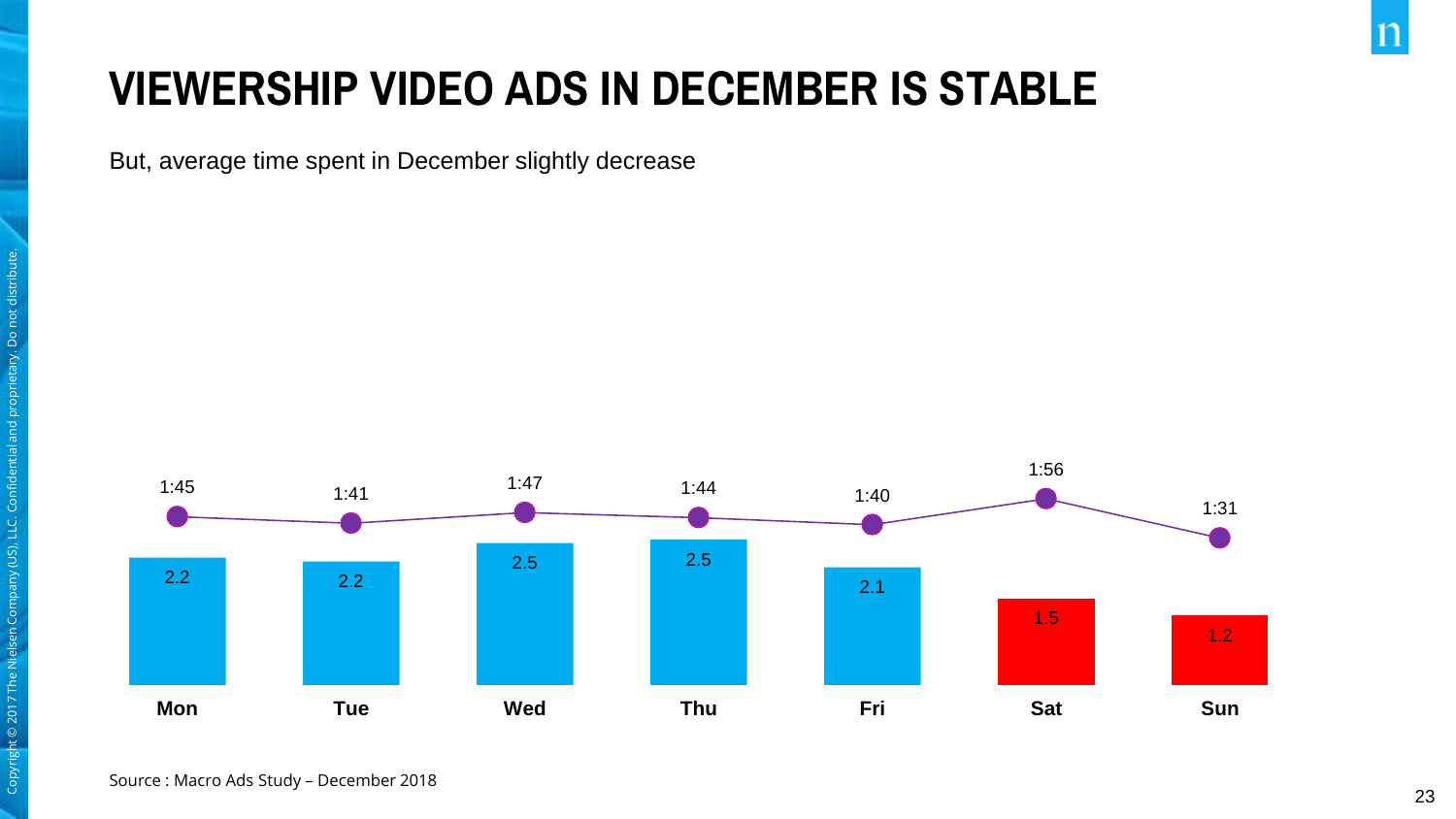## **THERE'S NO DIFFERENT PATTERN IN DECEMBER**

But, Peak hours in the morning slightly shifted and viewership increase both in the morning and afternoon